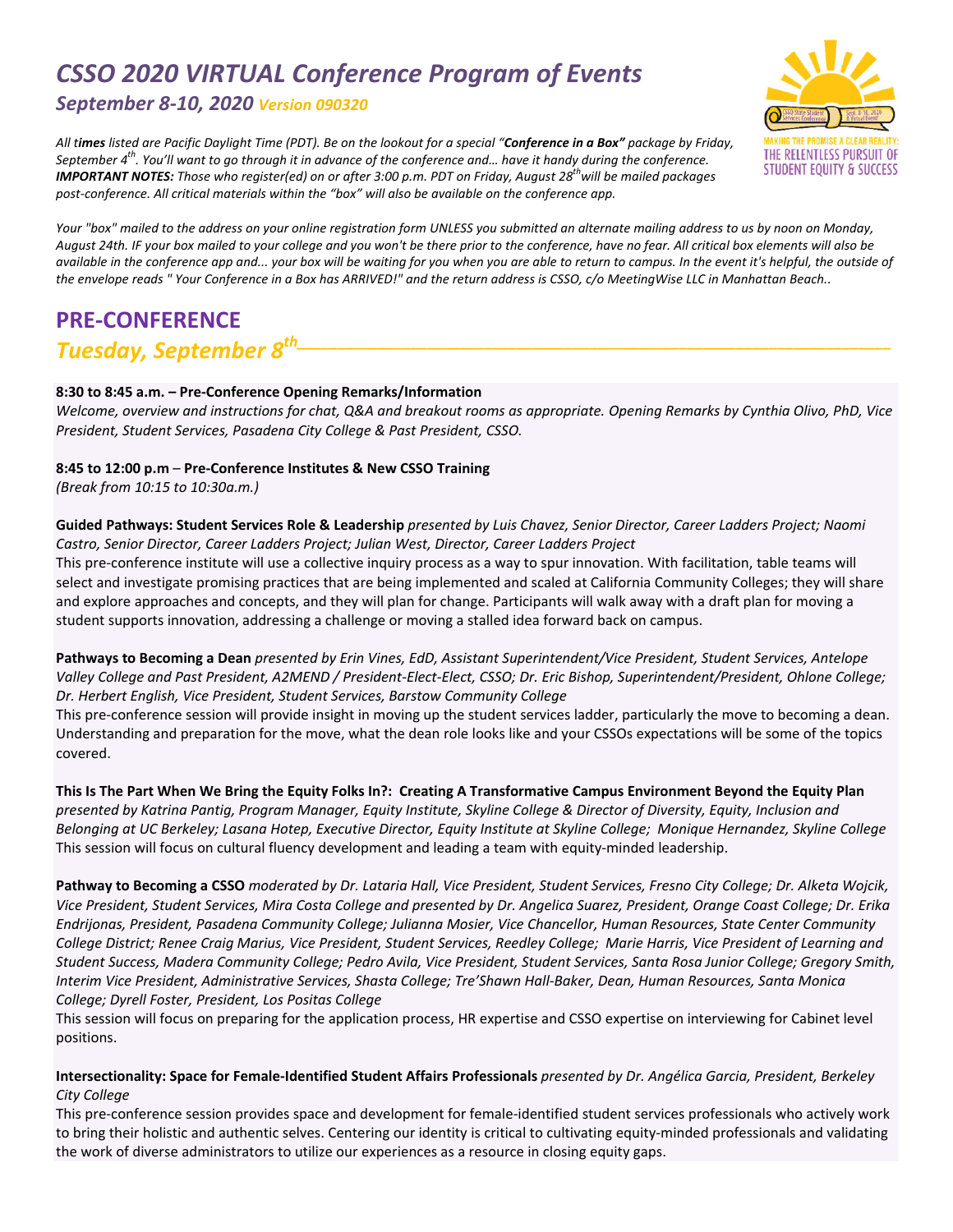New CSSO Training: Continuing the Learning moderated by Dr. Tina Vasconcellos, Vice President of Student Services, College of Alameda and presented by Zav Dadabhoy, PhD, Vice President, Student Services, Bakersfield College & President, CSSO; Cynthia Olivo, PhD, Vice President, Student Services, Pasadena City College & Immediate Past President, CSSO; Samantha Folb, Title IX Coordinator / Compliance Officer, Cabrillo College, ; Stacy Thompson, Vice President of Academic Services, Chabot College; Dina Humble, Vice President of Instruction, San Bernardino Valley College; Kelly Fowler, Assistant Superintendent/VP of Instruction, Merced College; Jennifer Zellet, Vice President of Instruction, Modesto Junior College; Andy Suleski, Vice President of Administrative *Services, Butte College* 

This session will focus on continuation of Fall New CSSO training, leadership development, technical skills building and community building.

### **12:00 to 12:45 p.m. – Lunch Break & Networking Session**

Take a few minutes to relax, refresh, rejuvenate **AND refuel** PLUS enjoy networking online with other participants as desired. Join us again for the CORE CONFERENCE opening general session after the break. We suggest logging in a minimum of five minutes prior to start time.

# **CORE CONFERENCE**

# *Tuesday, September 8th\_\_\_\_\_\_\_\_\_\_\_\_\_\_\_\_\_\_\_\_\_\_\_\_\_\_\_\_\_\_\_\_\_\_\_\_\_\_\_\_\_\_\_\_\_\_\_\_\_\_\_\_\_\_\_\_\_\_\_\_\_\_\_\_\_\_\_\_\_\_\_\_\_*

### 12:45 to 2:00 p.m. -Conference Opening Remarks by CSSO President, Black National Anthem by Kamari Sturdivant & Black Minds



**Matter** *presented by J. Luke Wood, Ph.D., Associate Vice President for Faculty Diversity and Inclusion and Distinguished Professor of Education, San Diego State University. Co‐Founder Community College Equity Assessment Lab, Author of Black Minds Matter & Co‐Author of From Boarding Schools to Suspension Boards...Native American Students in California* In recent years, there have been many high‐profile slayings of young Black men (e.g., Trayvon Martin, Michael Brown, Tamir Rice) leading to numerous marches, protests, and vigils throughout the nation. The Black Lives Matter movement has shed light on the injustices facing Black communities and has provided a statement of affirmation that Black lives do indeed matter. This presentation will draw parallels between the ways that Black boys and men are devalued and over‐

criminalized in society and the ways that they are schooled. Tangible solutions for promoting the learning, development, and success of Black males are offered.

*Opening Remarks, Land Acknowledgement and Speaker Introduction by Zav Dadabhoy, PhD, Vice President, Student Services, Bakersfield College & President, CSSO Association.*

#### **2:00 to 3:00 p.m. – Opening Virtual Reception**

Entertaining CSSO Alumni Demo of the "CSSO Cocktail" Recipe and Guitar Music Gerardo "Jerry" Morales. You won't want to miss this unique online event!

# *Wednesday, September*  $9^{th}$

**8:30 to 9:45 a.m.** – **Welcome Remarks by CSSO President, Spoken Word Coffee Break with Denise Burris‐ McKendell & From Equity Talk to Equity Walk: Shifting Mindsets to Advance Student Success** *presented by* Tia Brown McNair, EdD, Vice President in the Office of Diversity, Equity, and Student Success and Executive *Director, TRHT Campus Centers at Association of American Colleges and Universities. Co‐Author of Making Colleges Student Ready & From Equity Talk to Equity Walk Expanding Practitioner Knowledge for Racial Justice in Higher Education*

It is commonplace for higher education institutions to have diversity, equity, and inclusion statements that represent the equity talk. The question for most is how does that "talk" translate into equity-minded practices and policies that demonstrate through actions and accountability measures a true commitment to student

success and institutional transformation. This discussion will highlight key principles From Equity Talk to Equity Walk, with a goal of providing race‐conscious guidance on how to design and implement effective campus change strategies that establish more expansive and responsive campus cultures in a time when changing norms are a constant reality.

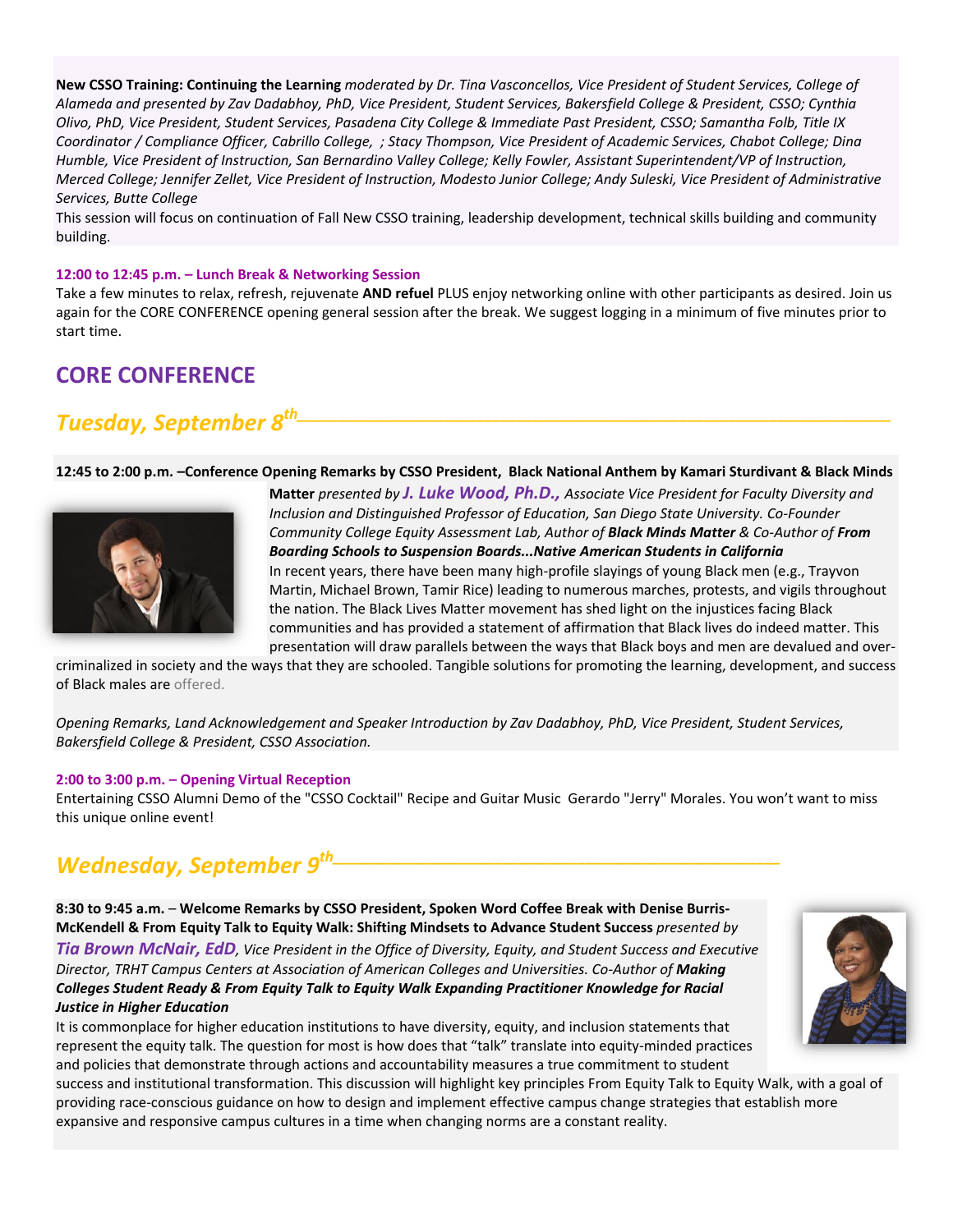Welcome Remarks by Zav Dadabhoy, PhD, Vice President, Student Services, Bakersfield College & President, CSSO Association. Speaker Introduction by Cynthia Olivo, PhD, Vice President, Student Services, Pasadena City College and Immediate Past President, *CSSO Association.*

### **9:45 to 10:00 a.m. – Break**

Take a few minutes to relax, refresh, rejuvenate and join us again in your breakout of choice after the break. We suggest logging in a minimum of five minutes prior to start time. See Tips for Conquering Zoom Fatigue in your "Conference in a Box."

### **10:00 to 11:00 a.m. – BREAKOUT SESSION #1**

1A: How Auto-Awarding Degrees Increased GWC Graduation By 500% & Helped Close Gaps for Disproportionately Impacted

Students presented by Christina Ryan-Rodriguez, Dean of Enrollment Services, Golden West College; Robyn Brammer, Dean of *Counseling, Golden West College*

Golden West College recognized that first generation students, especially those from disproportionately impacted populations, were less likely to apply for graduation. Our processes created an unnecessary barrier to completion. In 2019, we implemented an autoawarding process, which increased graduation rates by 500%, improved semester-to-semester retention, and brought students back to the college who had dropped out. This session will help you replicate our process, identify techniques for maximizing DI graduation rates, and provide best-practices for nudging students toward FAFSA completion, degree completion, retention, and reentry.

1B: Housing & Residential Education Project at OCC: Embracing the P3 Model presented by Ann Volz, Senior Project Executive, The Scion Group; Derek Vergara, EdD, Dean of Students, Orange Coast College; Jamie Kammerman, MEd, Director of Housing & *Residential Education, Orange Coast College* 

Projected to open Fall 2020, Orange Coast College is building a 822 bed residence hall on campus, the first community college in Southern California to offer a comprehensive residence life curriculum and on-campus living experience for their students. Orange Coast College entered into a public‐private partnership (P3), which is an innovative project delivery model that builds upon the strengths of collaboration and ensuring efficiency outcomes. The panel will represent members of the team from Orange Coast College and The Scion Group. The panel will share our mission, tenets, and vision for the residence halls, challenges, and lessons learned as a P3 since the inception of this project.

1C: Black Student Success Strategies: Reviving the Vine for Our Amazing Students presented by Armia Walker, Counselor/Co-*Coordinator‐Blackademia, Pasadena City College; Gena Lopez*, *Counselor/Coordinator, Ujima Program, Pasadena City College* This workshop will discuss the details and nuances of developing a three-year academic pathway for Black community college students, the curation of Afrocentric safe spaces and the creation of an equity project geared towards providing all Black students with campus resources. These efforts to close the gaps in equity and achievement for Black students will be thoroughly highlighted. The goal of the workshop is for practitioners to engage in conversations about how to effectively serve our Black student populations on campus. Brainstorming ideas, sharing successful interventions and best practices will help educators build a robust plan of action to engage and develop Black student success.

**1D: Supporting Undocumented Student Success: A Student‐Centered Approach** *presented by Desiree Hernandez, Center* Coordinator, Student Equity, Pasadena City College; Dr. Michaela Mares-Tamayo, Director of Student Equity, Pasadena City College Supporting undocumented student success begins with a student‐centered approach that promotes access, empowerment, fulfillment, and growth. This session will cover best practices in maximizing undocumented student success, closing equity gaps, and organizing advocacy initiatives for undocumented student support on campus. Collaboration with students for development and improvement of campus support efforts is a vital component of maximizing undocumented student success measures. Session will also cover resources and services that educational institutions can implement on campus to support undocumented students and maximize enrollment, retention and success.

1E: Students Speak: How to Get Them Through the Transfer Gate presented by Darla Cooper, Executive Director, The RP Group; *Alyssa Nguyen, Director of Research and Evaluation, The RP Group*

What prevents transfer-ready students from making it to university? How can we help this high-leverage population achieve their transfer goal? Learn about new, culminating research from the RP Group's Through the Gate study, including what 1,000+ CCC students said facilitates or impedes their transfer progress, how different student groups experience transfer, and what you can do to help increase transfer student success.

1F: Foothill-De Anza's Approach to Student Centric Records presented by Joe Moreau, MA, Vice Chancellor, Technology, Foothill-De Anza Community College; Kevin Martin, General Manager, Higher Education, Parchment; Nazy Galoyan, Dean of Enrollment Services, *International Student Program , De Anza College*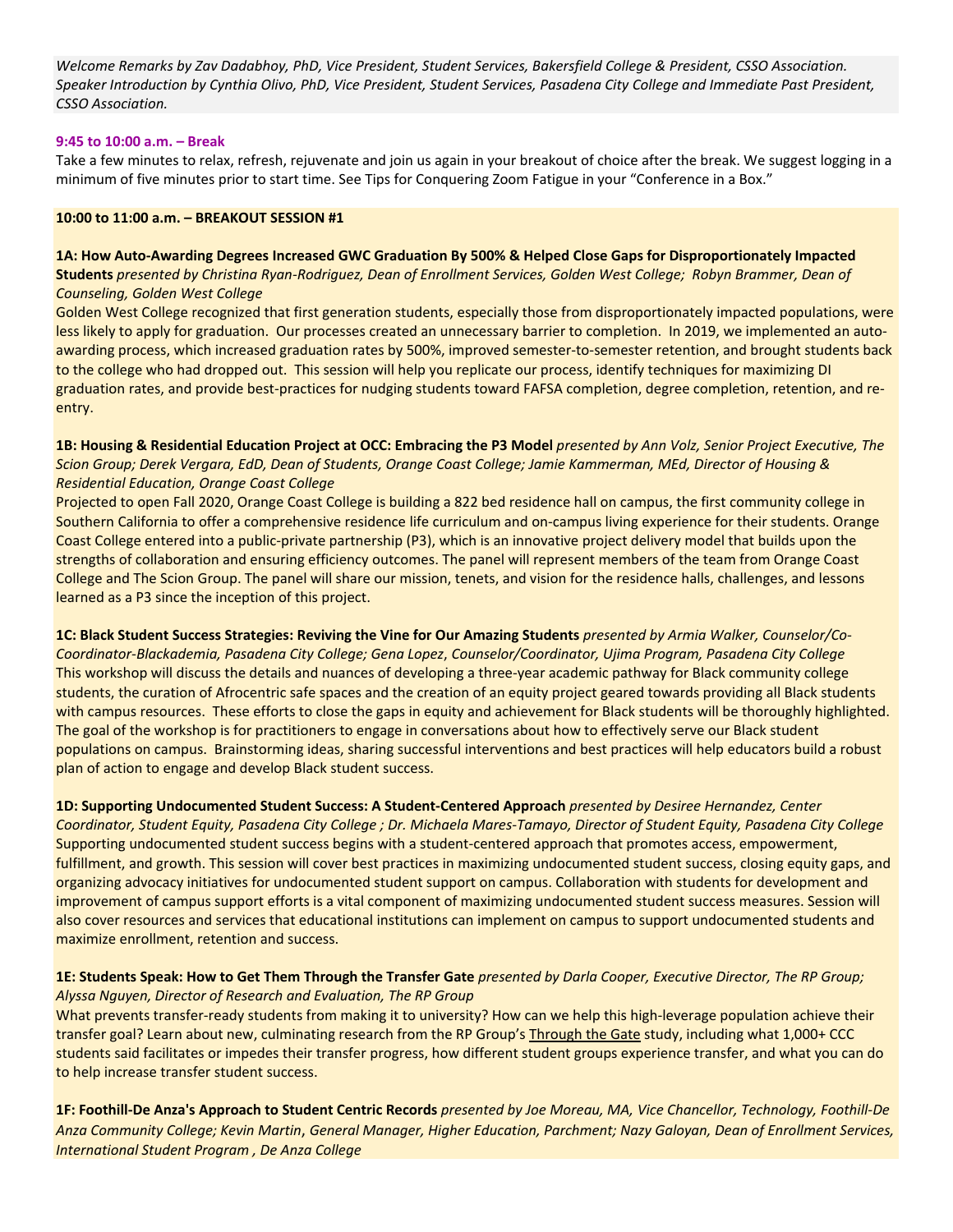Registrar offices manage more than just transcripts. Foothill‐De Anza Community College wanted to provide their students with a single, unified experience across transcripts, diplomas, certificates and badges. By rolling out a comprehensive credential system, the Silicon Valley based institution created a simple, consistent learner experience across digital and print requests, all while freeing up time for more strategic projects. Learn how Foothill‐De Anza's choice to roll out a platform that could continue their students development journey from K12 made the process easy and accessible for their students.

1G: More Than Lip Service: Establishing an Equity-Based Student Services Framework presented by Audrey Yamagata-Noji, Vice President, Student Services, Mt. San Antonio Community College; Thomas Mauch, Associate Vice President, Student Services, Mt. *San Antonio Community College* 

Ever feel that your college doesn't really understand what Student Services does? Want to make sure that your services are structured with equity and inclusion as the core of what you do? Mt. San Antonio College has developed a framework to present, define, measure, and organize Student Services that is based on meeting the diverse needs of students. Presenters will review the process used to develop the model, the coordination and collaboration among equity‐based programs and expanding the campus' role in supporting equity student populations.

1H: Understanding and Addressing the Challenges Unique to LGBTQ Students presented by Arien Reed, CPA, MFA, President, Allied *Staff & Faculty Association, Fresno City College; Jerry Thurston, Communication Instructor, Fresno City College* This training offers information on the LGBTQ campus community with the immediate goal of increasing participants' cultural competency. The greater goal is to make the college a safe, welcoming environment for students and employees who are LGBTQ. Participants will learn basics on sexual orientation and gender identity, as well as strategies for increasing competency and addressing homophobia, transphobia, and biphobia. Attendees will also learn about the FCC Safe Space Ally Program, the Safe Campus Initiative, and the FCC Allied Staff and Faculty Association, including how they are increasing inclusivity in facilities, programs, and campus culture at Fresno City College.

### 11: Student Equity and Achievement Program Update presented by Michael Quiaoit, Dean, Educational Services and Support, *CCCCO; Barbara Lezon, Specialist, Educational Services and Support, CCCCO*

In light of the recent Call to Action, it is time for colleges to take out their Equity Plans, look at them with fresh eyes, and answer the question of whether it is designed for compliance or for outcomes. How can equity plans and the SEA program be leveraged to drive further action in addressing equity and structural racism? Join us as we explore how colleges can strategize and engage in pushing their equity plans further, and where there are opportunities and support to accelerate the work.

### 1J: Putting Students at the Center of Redesign: Stepping Beyond Boundaries presented by Marty Alvarado, Executive Vice *Chancellor, Educational Services and Support, CCCCO*

How does the current student services model need to shift in light of the goals and commitments in the Vision for Success, the Guided Pathways framework and the shift to student‐centered design? How do we sustain the momentum beyond conversations to implement reform, scaled to serve all students? This session will explore how student services can adapt to produce desired outcomes. We will also outline an EdTech roadmap representing the technology tools that support the Vision for Success and Guided Pathways on student journeys from pre matriculation through graduation/transfer terms of local process and policy.

### **11:00 to 11:15 a.m. – Break**

Take a few minutes to relax, refresh, rejuvenate and join us again in general session after the break. We suggest logging in a minimum of five minutes prior to start time.

## **11:15 a.m. to 12:15 p.m. ‐ Call to Action Facilitated Dialogue** *moderated by Edward Bush, PhD,*

*President, Cosumnes River College, Vice President, A2MEND, Area 2 Representative for the California Community College League CEO Board, CEO Representative for the State Chancellor's Office Faculty Diversity Committee and the Chancellor's Office Student Success Metrics Taskforce& Co‐Author of The Plan: A Guide for Women Raising African American Boys from Conception to College.* 

Dr. Ed Bush, a nationally respected leader in the Community College System and a voice for awareness around Black Lives Matter and the implications when we continue to ignore Black voices, will guide attendees through a facilitated dialogue on race, inequity, and disparities, that will serve as a movie for attendees to use on their campuses.

Speaker Introduction by Cynthia Olivo, PhD, Vice President, Student Services, Pasadena City College and Immediate Past President, *CSSO Association.*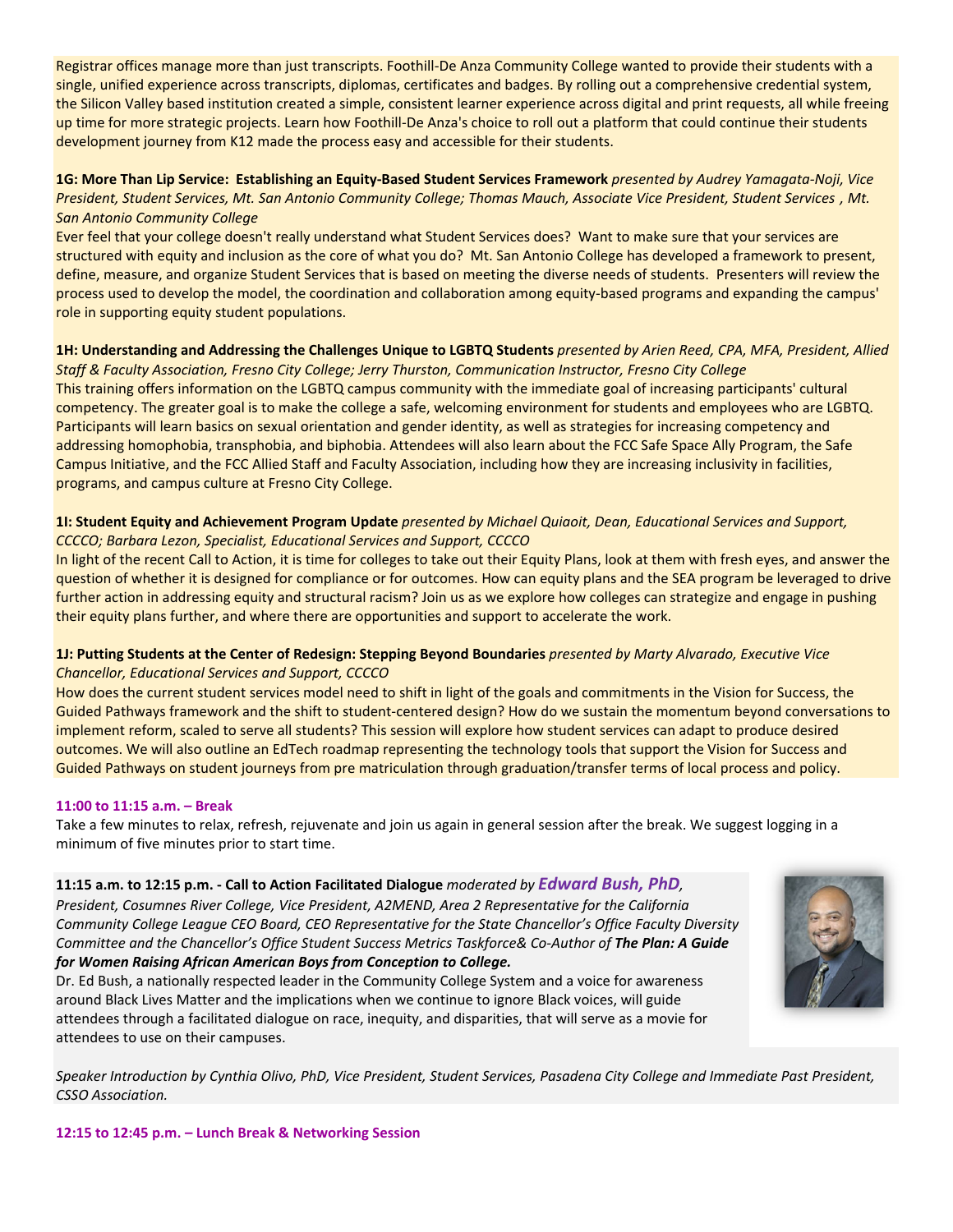Take a few minutes to relax, refresh, rejuvenate **AND refuel** PLUS enjoy networking online with other participants as desired. We suggest logging in a minimum of five minutes prior to start time.



**12:45 to 1:45 p.m. Panel Discussion: The Role of a Transfer Sending and Transfer Receptive Culture: Engaging Faculty and Student Services** *presented by Alfred R. Herrera, MPA, Assistant Vice Provost for Academic Partnerships, Center for Community College Partnerships, UCLA Division of*

*Undergraduate Education. Co‐Author of Power to the Transfer: A Critical Race Perspective on Transfer, Dimpal Jain, PhD, Associate Professor of Educational Leadership and Policy Studies, California State University, Northridge. Co‐Author of Power to the Transfer: A Critical Race Perspective on Transfer and Santiago Bernal, Assistant Director, UCLA Center for Community College Partnerships. Co‐Author of Power to the Transfer: A Critical Race Perspective on Transfer* 

Transfer has long been a challenge for first‐generation students, low income students, and students of color. The COVID‐19 pandemic has had the most negative impact on community

college students of color revealing yet again, the relentless racism embedded in our educational systems and the nation at large. Efforts at community colleges aim to mitigate these disparities to support and guide students in the

pursuit of attaining their goal of transferring to their dream institution. Yet are these institutions developing effective, equitable, and supportive programs to receive and welcome students at their campuses? This is a question we explore in our book *Power to the Transfer: Critical Race Theory and a Transfer Receptive Culture*, emphasizing and providing best practices that demonstrate how transfer student success can be improved when both institutions work together to identify challenges and solutions through a critical race lens.

Panel Introduction by Dr. Lataria Hall, Vice President, Student Services, Fresno City College and President-Elect, CSSO Association.

#### **1:45 to 2:00 p.m. – Break**

Take a few minutes to relax, refresh, rejuvenate and join us again in general session after the break. We suggest logging in a minimum of five minutes prior to start time.

**2:00 to 3:00 p.m** ‐ *CSSO Business Meeting (CSSOs ONLY) presented by Zav Dadabhoy, PhD, Vice President, Student Services, Bakersfield College & President, CSSO Association & Marty J. Alvarado, Executive Vice Chancellor of Educational Services, CCCCO* Introduction of 2020‐21 CSSO Executive Board. Annual Report including budget and bylas and constitution updates. Chancellor's Office report including Q&A.



### **3:00 to 4:00 p.m. – New CSSO Training & Networking Session**

Join the CSSO Executive Board for a networking session. Meet and network with New CSSO colleagues and learn about mentoring opportunities to support you in your new role!.

# *Thursday, September*  $10^{th}$



**8:30 to 9:45 a.m** –**Spoken Word Coffee Break with Anasazi Grant & The Best of Us: Leveraging CSSO Strengths in This Time of Crisis** *presented by Sumun L. Pendakur, EdD*, *Chief Learning Officer and* Director, USC Equity Institutes, USC Race and Equity Center. Named one of the top 35 Women in Higher *Education by Diverse: Issues in Higher Education Magazine in 2019; Co‐Editor of Student Engagement in Higher Education: Theoretical Perspectives and Practical Approaches for Diverse Populations* Community colleges across the nation serve more students than ever before, at a time that the global health pandemic and massive social uprising against injustice have created a confluence of factors that can confound even the most creative and strategic of chief student services officers. Here in California, home to the most community colleges in the country, serving the most diverse student body ‐ across every axis of identity ‐ the pressures are even higher. This keynote will offer targeted opportunities and frameworks, designed to empower

attendees, rebuild resilience, and bring our focus back to the highest purpose in our work.

Speaker Introduction by Erin Vines, EdD, Assistant Superintendent/Vice President, Student Services, Antelope Valley College and *President‐Elect‐Elect, CSSO Association.*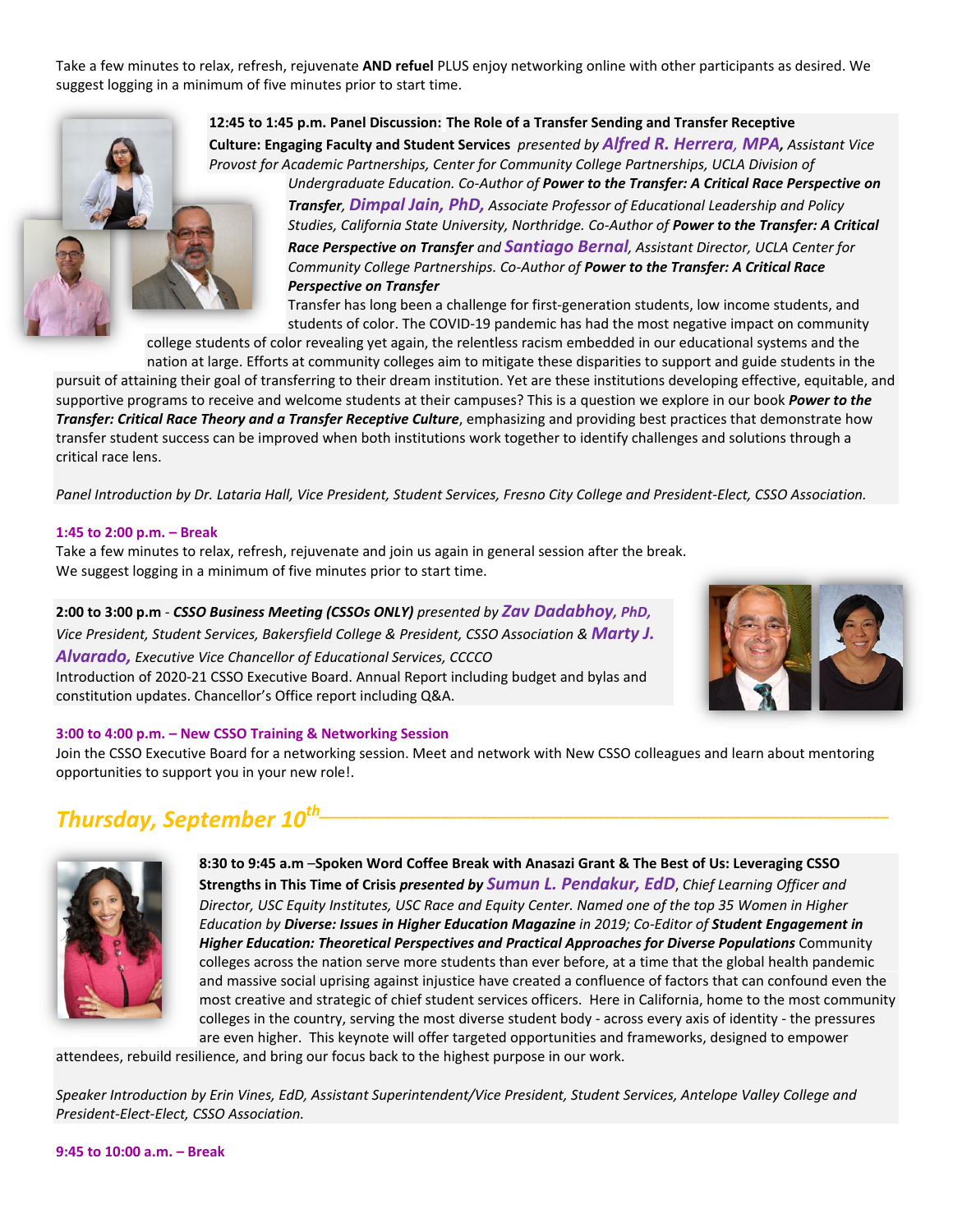Take a few minutes to relax, refresh, rejuvenate and join us again in your breakout of choice after the break. We suggest logging in a minimum of five minutes prior to start time.

### **10:00 to 11:00 a.m. – BREAKOUT SESSION #2**

2A: Financial Aid & Enrollment Services: The Force is Real! presented by Andrea Garcia, MEd, Manager, Financial Aid, Golden West *College; Ava Burns, MEd, Manager, Enrollment Services, Golden West College*

Enrollment down? Students being dropped for non-payment? Enrollment Center and Financial Aid join forces to support students while increasing program initiatives. This session will provide you with information concerning how we destroy the death star by evaluating our joint processing times, student outreach, programming and collaboration efforts.

### 2B: Addressing the Mental Health Crisis with Telehealth Support Services presented by Chris Clark, MBA, Chief Strategy Officer, *TimelyMD; Denise Swett, EdD*, *Higher Education Consultant/Strategic Advisor*

We're all aware of the mental health crisis affecting college students with 68% of incoming students reporting mental health issues. Dr. Denise Swett, former VPSS at Foothill College, approached TimelyMD about how to create partnerships to support CCCs to provide 24/7 online mental health services. Modesto Junior College was the first community college to partner with TimelyMD to provide on-demand mental health services for their 24,000 students. This presentation will discuss the strategy of community college partnerships for online physical and mental health services that are available through a customized contract with TimelyMD.

2C: Creating Equity Via The CVC Exchange: Why It Matters to Student Services presented by Bonnie Peters, Director, Student Experience, CCC California Virtual Campus - Online Education Initiative; John Hadad, Product Manager, CCC California Virtual Campus *‐ Online Education Initiative*

Supporting the CCCCO Vision for Success and Guided Pathway pillars "to significantly increase the number of students transferring to UC or CSU campuses; and help students stay on the completion path," the CVC Exchange is a valuable educational planning tool for both counselors and students. This session discusses all three components of the CVC Exchange: Online cross enrollment. As outlined in AB637, eligible students may seamlessly enroll at colleges systemwide without filling out a separate application, and combine Financial Aid units. Online course finder. Students may search for open classes by subject matter, Intersegmental General Education Transfer Curriculum (IGETC) requirements, CSU GE Breadth Area or keyword. ASSIST data is integrated. Online pathways. The CVC Exchange includes online Associate Degree for Transfer (ADT) and Certificate of Achievement (COA) listings.

## 2D: Leveraging Data and Analytics as a Change Management Strategy presented by Ellyn Artis, Director of Strategic. Consulting. *Starfish by Hobsons; Zav Dadabhoy, PhD, Vice President Student Services, Bakersfield College*

Higher education leaders have had to make rapid decisions about what to do to support students in these challenging times. They have also had to engage in the often‐tougher work to determine how to best roll out strategies and then use data to understand progress. In this session, we'll discuss how completion teams can use analytic insights to scale and measure the interventions that will see our students to the finish-line. We'll share what Bakersfield and other colleges are doing to turn data into actionable insights*.*

## 2E: Creating Inclusive Online Learning Environments Through the CVC-OEI Online Ecosystem Tools presented by Jessica Hurtado, MPA, Program Supervisor-Student Experience, Foothill-DeAnza Community College; Marina Aminy, Ph.D., Dean, Online Education *and Learning Resources, Foothill‐DeAnza Community College*

The California Virtual Campus‐Online Education Initiative (CVC‐OEI) recognizes that student success involves many aspects of support beyond instruction. Many students are unaware when they register for an online course that the environment requires a skill set that is different from what is needed for the traditional classroom experience. The CVC‐OEI believes in integrating innovative technology to create inclusive and supportive online student services. The CVC‐OEI ecosystem tools help students navigate and connect to their campus helping them feel welcomed, supported, encouraged, and challenged to be the best they can be.

## 2F: Understanding Our Unconscious Bias presented by Eileen O'Hare-Anderson, Partner, Liebert Cassidy Whitmore; Dr. Lataria Hall, *Vice President, Student Services, Fresno City College*

We are ethical, unbiased, and always objective and fair in reaching conclusions. Or are we? Every day we make countless decisions based on information and assumptions culled from past knowledge and experiences. This can be the basis of unconscious bias. (You're making decisions right now about this session, aren't you?) This session will discuss how to recognize and acknowledge your own biases and how to make objective, unbiased decisions. We will discuss how commonplace language and behaviors might communicate hostility to others (microaggressions) as well as strategies for having difficult conversations around bias.

2G: Student Voices Informing Our Work: The Minority Male Initiative presented by Audrey Yamagata-Noji; PhD, Vice President, Student Services, Mt. San Antonio Community College; Francisco Dorame, Mt. San Antonio Community College; Giovanni Rodriguez, Coordinator, Student Life, Mt. San Antonio College; Sectino Keagan, Project Specialist, Mt. San Antonio Community College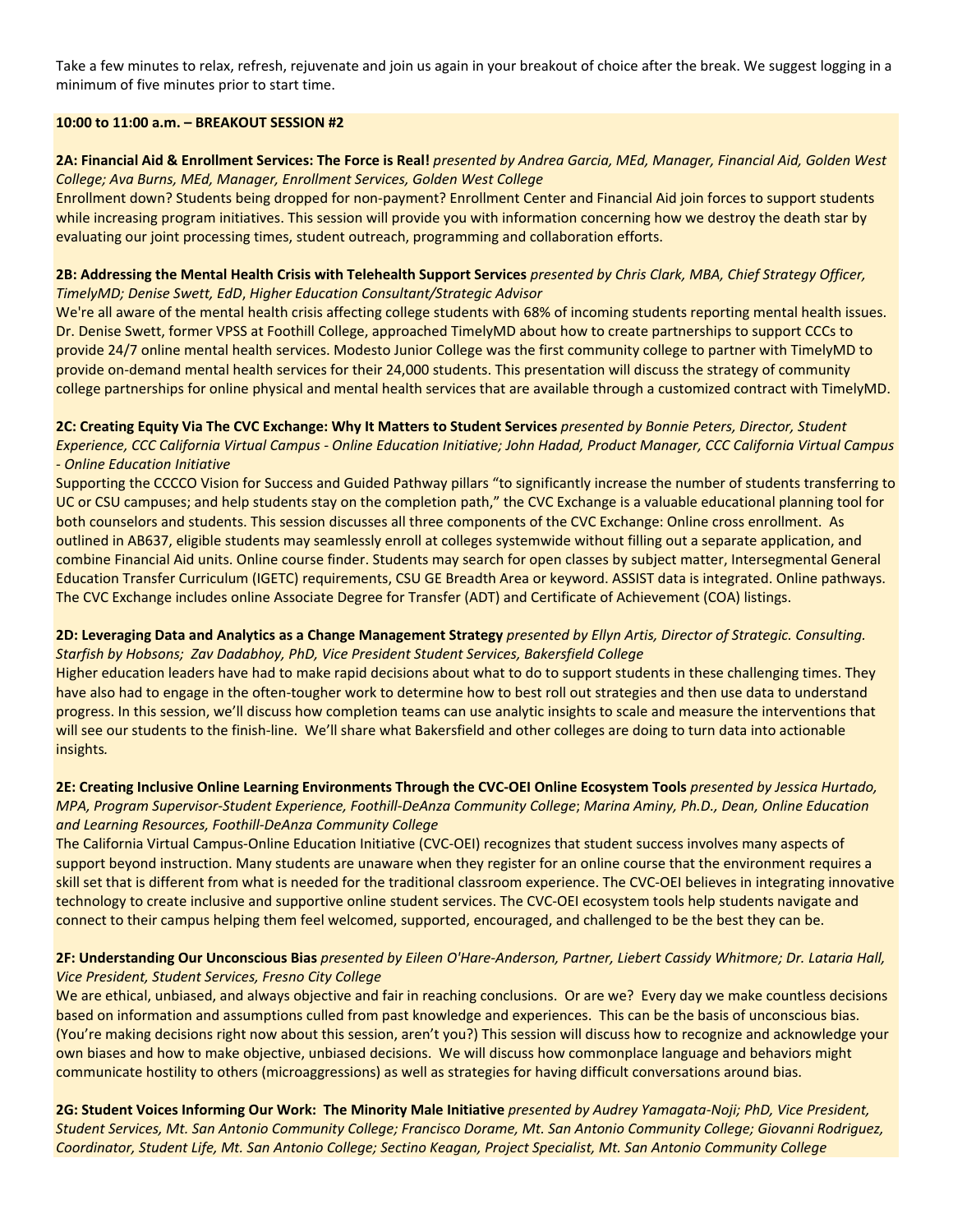Statistics don't tell the whole story, but we don't need metrics to inform us that male students of color--especially Latinx, African American and Pacific Islander males are not making equitable progress. Knowing how best to serve this student population can be illusive. Through an intentional process of listening to our students' voices, Mt. San Antonio College has been able to build a framework of support and interventions to improve the success of male students of color. Presenters will review how they teach and address issues such as: developing a sense of belonging, help-seeking behaviors, imposter syndrome, and code switching.

## 2H: Best Practices: Student-Focused Financial Aid Policies and Practices presented by Gina Browne, Specialist, Educational Services *and Support, CCCCO; Valerie Lundy‐Wagner Ph.D., Assistant Vice Chancellor, Research and Data, CCCCO*

Financial aid administrators have a significant role in improving student outcomes. Yet, national, system, and local research suggests many California community college students are not receiving maximum financial aid disbursements. To ensure that students maximize aid receipt, administrators must balance making processes accessible for students while serving as stewards of federal, state and institutional policy. This presentation will highlight research and real‐world solutions for maximizing financial aid accessibility and what works in terms of local process and policy.

2I: Guided Pathways: Where Are We Today? presented by Michael Quiaoit, Dean, Educational Services and Support, CCCCO; Marty Alvarado, Executive Vice Chancellor, Educational Services and Support, CCCCO; Mia Keeley, Dean, Educational Services and Support, *CCCCO*

The Guided Pathways framework is playing a pivotal role in organizing the system's advance towards its Vision for Success. Join a conversation with the Chancellor's Office team on the progress and challenges of Guided Pathways as we move from theory of change to implementation, monitoring and evaluation. Updates on system priorities and state‐level reforms will also be provided.

### 2J: Technology Lighting the Torch for Virtual Student Services presented by Nicholas Burrell, Vice President of School Partnerships, Ocelot; Primavera Arvizu, Vice President of Student Services, Porterville College; Gerald Sequeira, Dean, Admissions and Records, *Citrus College*

Last spring, colleges quickly moved teams and students off campus and into virtual learning and remote services. Surprisingly, the schools that successfully transitioned to remote service did not replace their existing student service model. Rather, they found ways to augment their staff and traditional processes with new technology. Virtual meeting software, live chat, AI chatbots, texting, and other platforms have aided student service staff to create an interesting and innovative model that enables both 1:1 support and one‐to‐many support 24/7. Come visit with a panel of California Community College student services professionals, VPs, and Presidents to learn how they are creating virtual student services that will not only help them get through the current crisis, but also create lasting efficiencies and connections in the long term.

### **11:00 to 11:15 a.m. – Break**

Take a few minutes to relax, refresh, rejuvenate and join us again in your breakout of choice after the break. We suggest logging in a minimum of five minutes prior to start time

### **11:15 a.m. to 12:15 p.m.‐ BREAKOUT SESSION #3**

### **3A: Putting the AI in Financial Aid** *presented by Chris Jordan, Regional Vice President, CampusLogic*

Your students have questions and they need answers 24/7. But scaling personalized support is difficult when distance, time, and language come into play. What are the consequences of students misunderstanding financial aid? They never enroll, over-or underborrow, or drop out leading to debt with no degree. Artificial intelligence for financial aid meets everyone where they are. It goes beyond bots by utilizing data in your systems seamlessly and providing students with relevant information to their individual needs allowing their questions to be answered anytime, anywhere. Learn how automation and analytics can help proactively engage your students throughout their student financial success journey.

3B: The CSSO as a Witness! Best Practices for Preparing CSSOs for Litigation and Disciplinary Appeals presented by Alysha Stein-Manes, Associate, Liebert Cassidy Whitmore; Pilar Morin, Partner, Liebert Cassidy Whitmore; Viddell Lee Heard, Associate, Liebert *Cassidy Whitmore; Alysha Stein‐Manes, Associate, Liebert Cassidy Whitmore*

CSSOs often participate in lawsuits and disciplinary hearings that require the investment of district time and financial resources. Participating in these processes may also make CSSOs feel like they are being taken away from the district's mission: to educate students and to provide them with safe and effective learning environments. This workshop will address best practices for responding to and preparing for depositions, hearings and litigation, including what CSSOs should expect when their department becomes involved in litigation, depositions and hearings; and working collaboratively and transparently with the district's legal counsel.

3C: Leveraging Campus and Community Resources to Provide Wrap Around Support Services for Student Success presented by Dr. *Jill Zimmerman, Ph.D, NBCC, Dean of Student Life and Services, Antelope Valley College*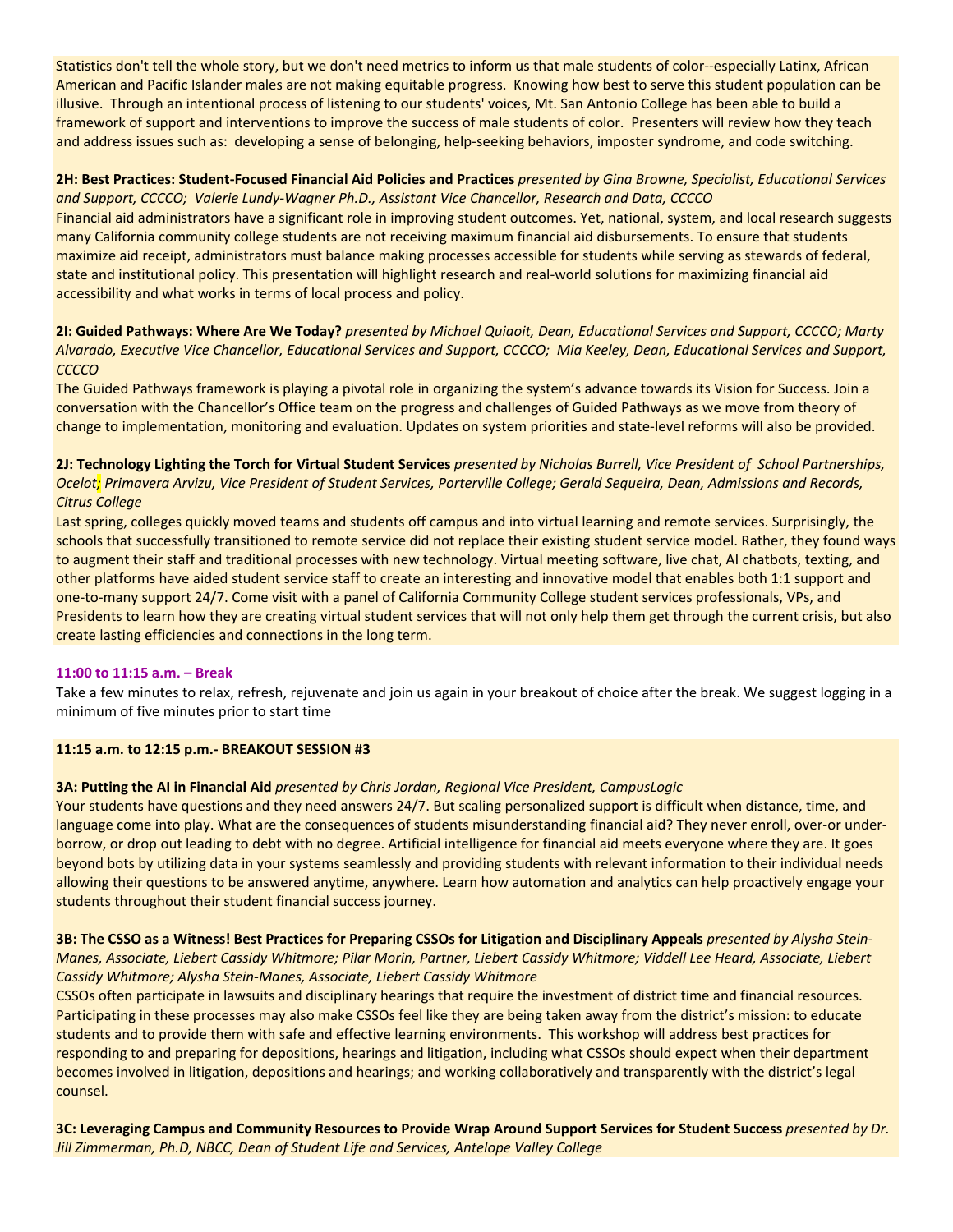Community College students attend with a host of issues, which could be barriers to their academic career. At Antelope Valley College, we create programs and services to meet students where they are and help to reduce life barriers. This is accomplished through the coordinated work of our different committees and programs such as our Basic Needs committee and our Financial Wellness program. Our success with our community partners such as DCFS and Food Forward play a critical role in connecting our students to community agencies and collaborating to capitalize on our human and financial resources.

3D: (Re)Designing for Completion: Intentional Integration of College Reform Efforts presented by Andrea Vizenor, Dean of Strategic Partnerships and Workforce Development, Skyline College; Lauren Ford, Project Director, Promise Scholars Program Replication, San Mateo County Community College District; Ellen Murray, Director of Promise Scholars Program , Skyline College; Carla Grandy, Director of Guided Pathways and Comprehensive Redesign, Skyline College; Dr. Aaron McVean, Vice Chancellor Educational Services *& Planning, San Mateo County Community College District*

This session will focus on the way in which the San Mateo County Community College District (SMCCCD) is integrating Dual Enrollment, Guided Pathways, and Promise Scholars Program to improve student completion. Session participants will learn how SMCCCD drastically increased dual enrollment efforts, collaborated on the implementation of Guided Pathways, and expanded Promise programming in order to address equity gaps in program access and success.

3E: Digitizing and Streamlining High School Dual Enrollment Processes to Increase Student Access and Success presented by Joe Vallejo, Counselor, Chaffey College; Kathy Lucero, Director, Admissions and Records, Chaffey College; Matthew Morin, Director, *Intersegmental Partnerships, Chaffey College; Nabil Torres‐Arguelles, Enrollment Success Generalist, Chaffey College* High school students and their families participating in dual enrollment opportunities in the California Community College system encounter a complex maze of paperwork and matriculation steps to enroll in a college course while attending high school. In the spirit of Guided Pathways and a commitment to increasing student access to enter and clarify pathways to college, Chaffey College removed numerous dual enrollment matriculation barriers to entry. This panel presentation will provide attendees with a guide to digitizing parent and counselor signature processes, regulatory clarity about removing of GPA, transcript requirements for admission, and digital self‐registration for students.

### 3F: Supporting Student Equity and Access Through Basic Needs Support Services presented by Maryann Tolano-Levequ, Dean of *Students, Citrus College*

Learn how your campus can work toward better understanding the student experience for its homeless and food-insecure student population. Familiarize yourself with the many valuable resources that colleges already provide but aren't marketing. Discuss realistic programs that your campus can implement in order to serve this vulnerable student population. Participants will be provided with useful resources and a clear path for duplication, implementation, and scalability at their own campuses.

3G: Our Story Matters: Creating Relevant Support Services for Frequently Overlooked and Misunderstood Students presented by Audrey Yamagata-Noji, PhD, Vice President of Student Services, Mt. San Antonio Community College; Dario Fernandez, Director, DREAM Program, Mt. San Antonio College; Jeze Lopez, Director, REACH/Foster Youth Program, Mt. San Antonio Community College; *Victor Rojas, Director, TRiO Programs Mt. San Antonio College*

How can adverse experiences be understood and embraced to enable marginalized students to reach success in college? This session will look at similar and dissimilar challenges and barriers that Dream, Foster Youth and Formerly Incarcerated students face and how colleges can develop specially designed support services. Areas to be covered include: legal challenges, navigating government bureaucracies, facing social stigmas, family separation, dealing with forgiveness, and implementing strategies based on sensitivity and tough love.

## 3H: Top 10 Things CSSOs Need to Know About the New Title IX Regulations presented Pilar Morin, Partner, Liebert Cassidy *Whitmore; Jenny Denny, Associate, Liebert Cassidy Whitmore*

The new Title IX Regulations govern how community colleges must adjudicate allegations of sexual harassment. The regulations apply to both students and employees, and CSSOs need to be aware that all formal complaints that meet the definition of sexual harassment under the Title IX Regulations will be processed using the new grievance procedures which preempt existing California and existing procedures. This workshop will cover the top 10 things CSSOs should know about the regulations, such as what is the definition of sexual harassment, supportive measures and retaliation. We will also discuss the role of advisors in the grievance process, particularly during the hearing, and the role they play in cross‐examination.

3I: Chancellor's Office Open Forum presented by Dr. Aisha Lowe, PhD, Vice Chancellor, Educational Services and Support, CCCCO, Mia Keeley, Dean, Educational Services and Support, CCCCO & Michael Quiaoit, Dean, Educational Services and Support, CCCCO; Gina Browne, Dean, Educational Services and Support, CCCCO; Raul Arambula, Dean, Educational Services and Support, CCCCO; LeBaron *Woodyard, Dean, Educational Services and Support, CCCCO*

Join the Chancellor's Office Educational Services leadership team for an open forum session. During this session, the team will provide critical state-level updates and field questions, comments, and feedback.